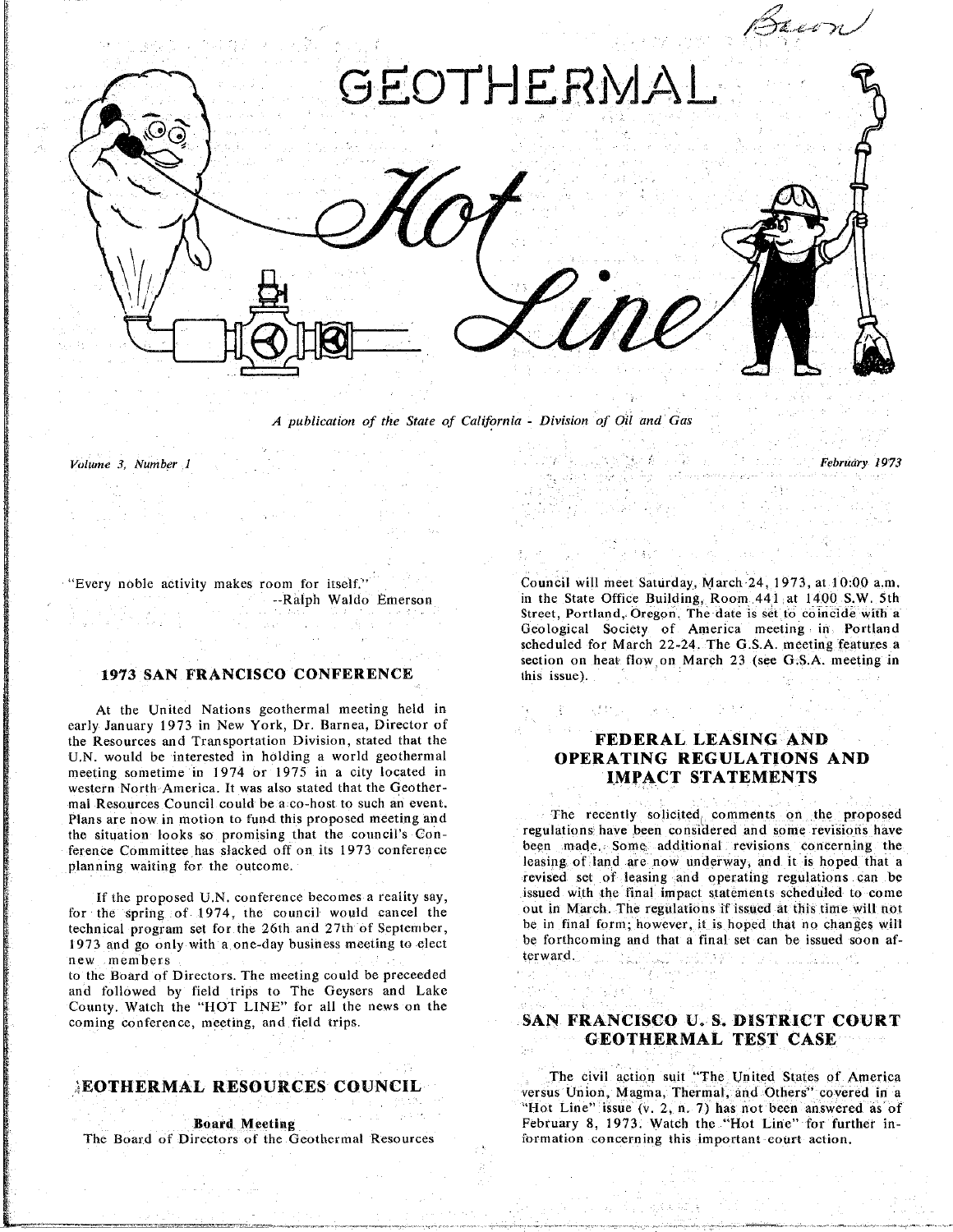Section will held and the Counter of Oil and Gas and the Georgical Society of Alliel Corumer of Oil and Gas and the Georgical Society of Alliel Science of Oil and Gas and the Georgical Society of Los Angeles. Magma Power C Magma Power Company of Los Angeles. Magma hopes to the Magma Magma Power Company of Los Angeles. Magma hopes to<br>Portland State University in Portland, Oregon. A special tensive program has been outlined which includes anni Heat Flow and Geothermal Energy Symposium will be held tensive program has been outlined which includes ample LOS ANGELES, CALIFORNIA on March 23 in Room 250 of Cramer Hall. Co-chairmen of time for group discussion. Attendance will be limited to 70<br>the symposium are David D. Blackwell of Southern persons, and the cost will be about \$50 per person. A Methodist University and Richard G. Bowen of the Oregon special notice will be mailed as soon as plans and a program In January 1973, the Oil Producers and Refiners, Inc. Oregon, Drilling will not begin until the spring of State Department of Geology and Mineral Industries, are finalized. The contract of Company merged to form the

**TERRESTATE HEAT FLOW MEASOREMENTS** IN **percent** of  $\mathbf{p}$  **Mineral Corporation** which will enable the firm to par-<br>THE CANADIAN CORDILLERA

**REAT FLOW AND RADIOACTIVITY IN THE SOUTHERN ROCKY MOUNTAIN REGION** 

FROM MEASUREMENTS ON THE SOUTHERN ferrous iron. Ferric iron can in turn be regenerated by in-<br>HEAT FLOW MEASUREMENTS ON THE SOUTHERN jecting air into the cooling water system. When in its first permit to drill a geothermal CALIFORNIA BORDERLAND AND IN THE GULF OF success on the cooling water system. When in its issued to the Geothermal-Kinetics Corporation of Phoenix,

HEAT FLOW IN BAJA CALIFORNIA AND WESTERN Chemist Chemist States and Tucson Gas and Electric. The

THE MECHANICS OF HYDROTHERMAL SY**S**TEMS: *A* regenerated by adding air to the solution containing ferrou**s** EVIEW ions.<br>John W. Elder

# American Association for the Advancement of Science

### RMAL HOT LINE

wing my subscription.  $\Box$  This is a change of address.

The Geothermal Short Course (as mentioned in issue Geological Society of America, Portland, Oregon The Geothermal Short Course (as mentioned in issue<br>The Geological Society of America, Cordilleran No. 7 of Vol. 2), to be co-sponsored by the State Division persons, and the cost will be about \$50 per person. A

D. Blackwell, R. G. Bowen, and J. E. Schuster a channel and the rathe cas and Electric Company has been testing<br>
HYDROTHERMAL CONVECTION AT SEA-FLOOR (II S) from the removal of hydrogen sulfide summer of 1973. (50+ inches HYDROTHERMAL CONVECTION AT SEA-FLOOK (H<sub>2</sub>S) from geothermal steam at The Geysers. Emissions of the name of 1210, the conversion of the conversion of the conversion of the conversion of the conversion of the conversion of SPREADING CENTERS: SOURCES OF POWER OR H<sub>2</sub>S in the past have caused complaints from several nearby<br>GEOPHYSICAL NIGHTMARE tenhoffen" I site. P.E.C. intends to deepen the hole to EOPHYSICAL NIGHTMAKE property owners. This process explained both in the three contracts in the contracts of the large of the large of the large of the large of the large of the large of the large of the large of the large

FROM CENTRAL CALIFORNIA AND NEVADA and the hydrogen sulfide received a solution. The ferric sulfate on the contains in the contains in the contains in the contains in the contains in the contains in the contains in the con TEOM CENIRAL CALIFORNIA AND NEVADA include the second sulfide react to produce elemental sulfur and<br>
I. H. Sass, A. H. Lachenbruch, and C. M. Bunker for the ferric such the reservated by in the contentration of the Oil and

**MEXICO A A EXICO EXICO CONDUCTER CONDUCTER COOLING EXICO COOLING EXICO COOLING COOLING COOLING COOLING COOLING COOLING COOLING COOLING COOLING COOLING COOLING COOLING COOLING C. Lomnitz, and Frederico Mooser** and **MOOSE and HEAT** FLOW IN THE IMPERIAL VALLEY, a socurre to bissuit and sulfide and sulfide dissociations. in water to bisuinde and suifide ions. A transfer of electron.<br>
6,000 feet. Geothermal-Kinetics Corporation has over Cobb Mountain, a Pleistocene volcano. Currently, the<br>
1,700 acres under lease in the area. CALIFORNIA CONTRACTED AND COULD TO A SERVE OCCUPS Where DISULTIQUE and SUINGE 1008 OCCUPS Where DISULTIQUE and SUINGE 1,700 acres under lease in the area. The redrill hole is being sidetracked around a fish at 6250 feet. Form elemental suita and, simultaneously, ferric tons gain 1.700 acres under least to the article of the article is a fish at 6250 feel is being side and the article is being side of the around a fish at 6250 feel is at 62 THE MECHANICS OF HYDROTHERMAL SYSTEMS: A regenerated by adding air to the solution containing ferrous

Haas of the U. S. Geological Survey has calculated the **COMING MEETINGS GEOTHERMAL SHORT COURSE** Haas of the U.S. Geological Survey has calculated the **COMING MEETINGS Geology**," v. 66, n. 6, p. 940). The "Hot Line" will include

State Department of Geology and Mineral Industries,<br>Following is the program: The new cor-**Following is the program: Continued But the** *Energy* **Continues EXP CORPORER CORPORER PROPERTIAL Energy** and **FOLLOWING Energy** and **FOLLOWING Energy** and **FOLLOWING Energy and** THE CANADIAN CORDILLERA MINERAL MINERAL MINERAL STREMOVAL distinct the development of geothermal energy at the Sin-<br>Alan S. Judge HEAT FLOW AND CENOZOIC TECTONIC HISTORY **EXAMPLE AT A PARTICLE AT A PARTICLE AND A** clair Ranch in the Niland area of the Imperial Valley. In OF THE NORTHWESTERN UNITED STATES The Pacific Gas and Electric Company has been testing addition, the corporation has plans to do some exploration<br>The Pacific Gas and Electric Company has been testing and/or development dr **addition**, the corporation has plans to do some exploration<br> **Pacific Energy Corporation**<br> **Pacific Energy Corporation**<br> **Pacific Energy Corporation**<br> **Pacific Energy Corporation** 

CALIFORNIA CORPERATION AND IN THE SULT OF SULT OF SULT ON THE SULT OF SULT ON THE SULT OF SULT OF SULT OF SULT<br>
CALIFORNIA CALIFORNIA CORPERATION ATTACHER AND THE SULT OF SULT OF SULT OF A CALIFORNIA CALIFORNIA CALIFORNIA<br>

| John W. Elder                                                                                                  | ions.                                                                                                                       |                                                                                           |                                                                                                                     | <b>NOTICE</b>                        |                       |  |
|----------------------------------------------------------------------------------------------------------------|-----------------------------------------------------------------------------------------------------------------------------|-------------------------------------------------------------------------------------------|---------------------------------------------------------------------------------------------------------------------|--------------------------------------|-----------------------|--|
| <b>GEOTHERMAL</b><br><b>RESOURCES</b><br><b>THEIR</b><br>AND.<br><b>UTILIZATION</b><br>L. J. P. Muffler        | A NEW JOURNAL                                                                                                               |                                                                                           | Subscriptions must be renewed for 1973. This is the<br>last issue of the "Hot Line" which will be sent to 1972 sub- |                                      |                       |  |
|                                                                                                                |                                                                                                                             |                                                                                           | scribers.                                                                                                           |                                      |                       |  |
|                                                                                                                |                                                                                                                             |                                                                                           |                                                                                                                     | --Renew Now--                        |                       |  |
| American Association for the Advancement of Science                                                            | Geothermal energy is one of more than a score of                                                                            |                                                                                           |                                                                                                                     |                                      |                       |  |
| (AAAS), CONACYT, Mexico City<br>The American Association for the Advancement of                                | traditional and potential energy resources to be discussed in                                                               |                                                                                           |                                                                                                                     |                                      |                       |  |
|                                                                                                                | Energy Sources. Dr. T. F. Yen will be the Editor-in-Chief of                                                                |                                                                                           |                                                                                                                     | <b>GEOTHERMAL HOT LINE</b>           |                       |  |
| Science (AAAS) and the Consejo National de Ciencia y<br>Technologia (CONACYT) will co-host an ambitious inter- | this "interdisciplinary, international journal of science and<br>technology." For further information on this new quarterly |                                                                                           |                                                                                                                     |                                      |                       |  |
| American conference in Mexico City from June 17 to July                                                        | journal contact:                                                                                                            | Please enter my subscription to Geothermal Hot Line at \$3,00 for the 1973 calendar year. |                                                                                                                     |                                      |                       |  |
| 7, 1973. The theme "Science and Man in the Americas" will                                                      |                                                                                                                             |                                                                                           |                                                                                                                     |                                      |                       |  |
| be developed through nine major symposia and 40                                                                | Dr. T. F. Yen                                                                                                               |                                                                                           |                                                                                                                     |                                      |                       |  |
| additional technical symposia.                                                                                 | Department of Chemical Engineering                                                                                          | <b>NAME</b>                                                                               |                                                                                                                     |                                      |                       |  |
|                                                                                                                | University of Southern California                                                                                           |                                                                                           |                                                                                                                     |                                      |                       |  |
| The major topics are: "The Sea and Its Resources";                                                             | University Park                                                                                                             |                                                                                           |                                                                                                                     |                                      |                       |  |
| "Ecology and Development"; "Deserts and Arid Lands";                                                           | Los Angeles, California 90007                                                                                               |                                                                                           |                                                                                                                     |                                      |                       |  |
| "Nutrition and New Food Technology"; "Earthquakes and                                                          |                                                                                                                             | <b>ADDRESS</b>                                                                            |                                                                                                                     |                                      |                       |  |
| Earthquake Engineering", "Science Technology and Social                                                        |                                                                                                                             |                                                                                           |                                                                                                                     |                                      |                       |  |
| Change"; "The Problems of Population"; "Opportunities in                                                       |                                                                                                                             |                                                                                           |                                                                                                                     |                                      |                       |  |
| Education"; and "Non-Nuclear Energy for Development."                                                          | <b>CORRECTION</b>                                                                                                           | <b>CITY</b>                                                                               |                                                                                                                     | <b>STATE</b>                         | 71                    |  |
| Particular emphasis will be given to areas in which                                                            |                                                                                                                             |                                                                                           |                                                                                                                     |                                      |                       |  |
| Latin Americans are making major contributions. Clearly,                                                       | The boiling point versus depth curve printed in t                                                                           |                                                                                           | $\Box$ I am a new subscriber                                                                                        | $\Box$ I am renewing my subscription | $\Box$ This is a char |  |
| there are many opportunities for geologists to make an                                                         | last "Hot Line" (December 1972) is incorrect. The curve                                                                     |                                                                                           |                                                                                                                     |                                      |                       |  |
| impact at these meetings.                                                                                      | assumes a constant density of water with increasing heat,                                                                   |                                                                                           |                                                                                                                     |                                      |                       |  |
|                                                                                                                | whereas the density in fact changes significantly. John L.                                                                  | Make checks and money orders payable to: California Division of Oil and Gas               |                                                                                                                     |                                      |                       |  |
|                                                                                                                |                                                                                                                             |                                                                                           |                                                                                                                     |                                      |                       |  |
|                                                                                                                |                                                                                                                             |                                                                                           |                                                                                                                     |                                      |                       |  |
|                                                                                                                |                                                                                                                             |                                                                                           |                                                                                                                     |                                      |                       |  |
|                                                                                                                |                                                                                                                             |                                                                                           |                                                                                                                     |                                      |                       |  |

### **STATE OF OREGON**

Geology, V, 66, B, 6, p. 940). The Flot Line will include<br>a corrected set of curves in a later issue.<br>Mineral Industries, has issued the state's first permit for a **f***f***otogram<sub>p</sub>** $\alpha$  **<b>f**<sub>*f***</sub>** $\alpha$ **<sub></sub>** $\beta$ **<sub>** $\alpha$ **</sub>** $\beta$ **<sub>** $\beta$ **</sub>** $\beta$ **<sub>** $\beta$ **</sub>** $\beta$ **<sup>** $\beta$ **</sup>** $\beta$ **<sup>** $\beta$ **</sup>** $\beta$ **<sup>** $\beta$ **</sup>** $\beta$ **<sup>** $\beta$ **</sup>** $\beta$ **<sup>** $\beta$ **</sup>** $\beta$ **<sup>** $\beta$ **</sup>** $\beta$ **<sup>** $\beta$ **</sup>** $\beta$ **<sup>** $\beta$ **</sup>** $\beta$ **<sup>** $\beta$ **</sup>** $\beta$ **<sup>** $\beta$ **</sup>** $\beta$ **<sup>** $\beta$ **</sup>** $\beta$ **<sup>** $\beta$ **</sup>** $\beta$ **<sup>** $\beta$ **</sup>** $\beta$ **<sup>** $\beta$ **</sup>** $\beta$ **<sup>** $\beta$ **</sup>\beta** $$ 

## LAKE COUNTY, CALIFORNIA

language of the layman and the chemist follows:<br> **WELL OPERATIONS**\* southeast flank of Mt. Konocti, a Pleistocene volcano, in Eayman Sec. 28, T. 13 N., R. 8 W., M.D.B.&M. Eureka Magma Express originally drilled the well in Section **plorers originally drilled the well in September 1971. Getty** E. R. Decker Plants and the condenser cooling water<br>
Ferric sulfate is added to the condenser cooling water<br>
TECTONIC STATE OF ARIZONA Oil Company deepend it to 7,822 feet in March 1972, and

### Signal Oil and Gas Company

T. L. Henyey, T. C. Lee, and L. A. Lawyer periodic additions of terric sunate.<br>THAT ELOW IN BALA CALIFORNIA AND WESTERN 2001 2003 2003 2003 2004 2004 2005 2006 Salt River Project, and Tucson Gas and Electric. The temperatu MEXICO IN THE STATE OF THE STATE OF THE MESSAGE AND ACCOUNT ON THE MANUSCONSE IN THE STATE OF THE MESSAGE AND THE MESSAGE AND A SOLUTION OF A SOLUTION OF A SOLUTION OF A SOLUTION OF A SOLUTION OF A SOLUTION OF A SOLUTION O the SE corner of Sec. 1, T. 2 S., R. 6 E., G.&SR.B.&M., mile north of production in the Castle Rock Springs area of which is two miles SE of Higley. The well is scheduled for The Geysers geothermal field and is on the south flank of